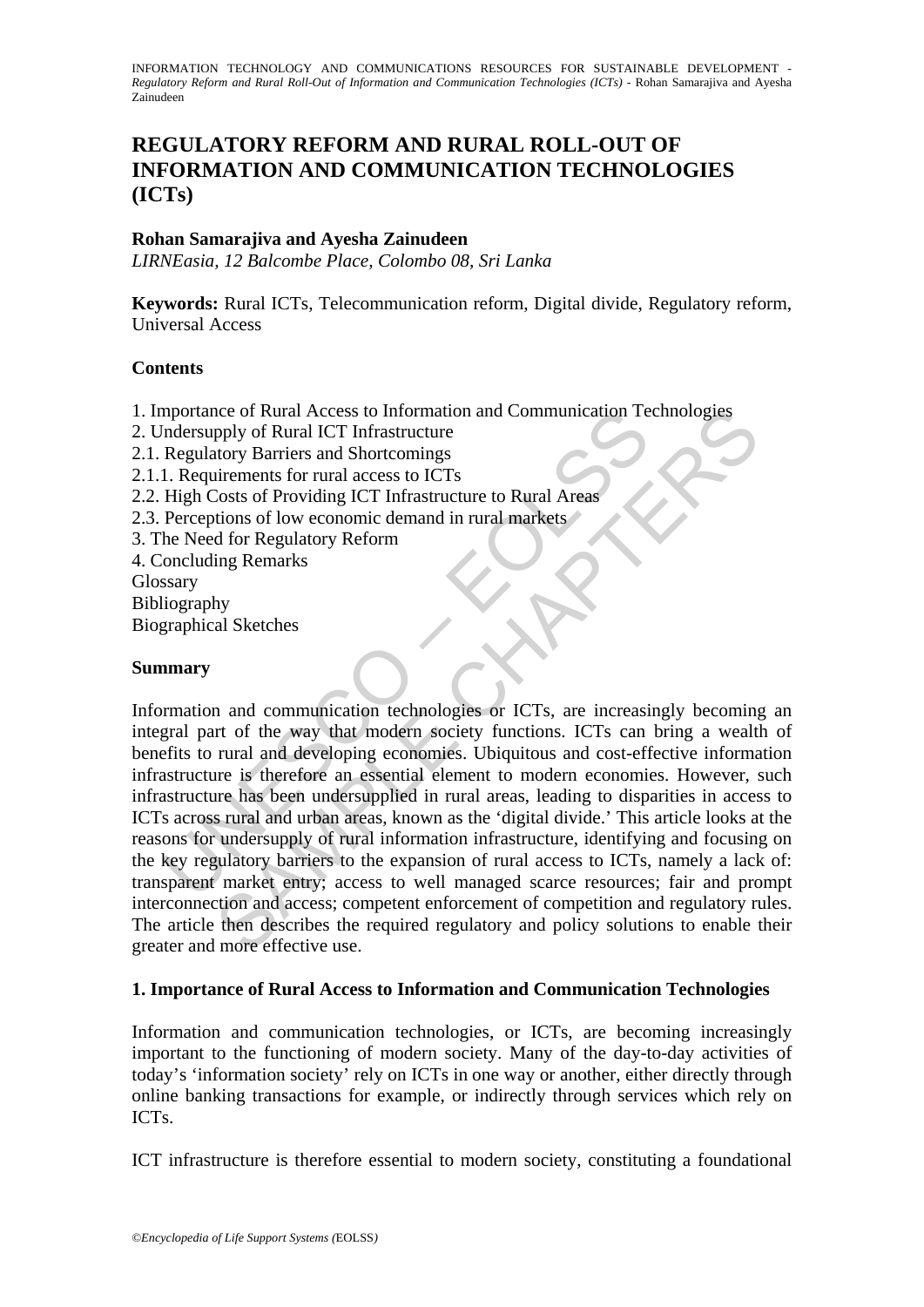stage in many value chains; good performance in ICTs yields even better performance up the value chain. All sectors are then able to become more efficient and competitive. This is not limited to information technology (IT) enabled services such as business process outsourcing.

Notwithstanding the importance of development priorities such as eliminating hunger, ensuring clean drinking water, etc., it must be recognized that ICTs make a contribution to socio-economic progress. ICTs can be instrumental in the alleviation of poverty; the Grameen village phone program that operates in Bangladesh illustrates this. Entrepreneurial women in rural Bangladeshi villages are provided with loans to purchase mobile phones, which are used as payphones by fellow villagers. Access to telephones not only helps poor villagers in Bangladesh to exchange price, business and health-related information but it has been estimated that on average the net income that can be made by the owner of the village phone can be as high as double the per capita GDP [gross domestic product] in Bangladesh.

Empirical evidence of the links between economic growth and development and information infrastructure can be found in the works of Hardy, Cronin, et al., Parker and Hudson et al. (see bibliography).

P [gross domestic product] in Bangladesh.<br>
birical evidence of the links between economic growth and<br>
rmation infrastructure can be found in the works of Hardy, Cronit<br>
slson et al. (see bibliography).<br>
ven ICT infrastruc s domestic product] in Bangladesh.<br>
evidence of the links between economic growth and development<br>
in firastructure can be found in the works of Hardy, Cronin, et al., Parker<br>
al. (see bibliography).<br>
TT infrastructure dev Uneven ICT infrastructure development, with less resources being put into rural infrastructure development leads to discrepancies in access to ICTs, known as the Digital Divide. Urban locations develop at a higher pace with greater access to ICTs, usually at lower costs. Underserved rural areas lag behind, if not stagnate. The digital divide exacerbates already existing socio-economic divides. It affects groups not only within countries (people living in rural areas, females, children, the elderly, the illiterate, etc) but also countries at varying stages of development. Figure 1 illustrates this divide; in 2004, low income countries had less than 10 telephones per 100 inhabitants on average, while high income countries had more than one telephone *per inhabitant* on average.



Figure 1. Telephone subscribers per hundred inhabitants, 2004. (Economies are grouped by 2004 United States dollar (USD) income levels: low, Gross National Income (GNI) per capita of USD 825 or less; lower middle, USD 826–3'255; upper middle, USD 3'256–10'065;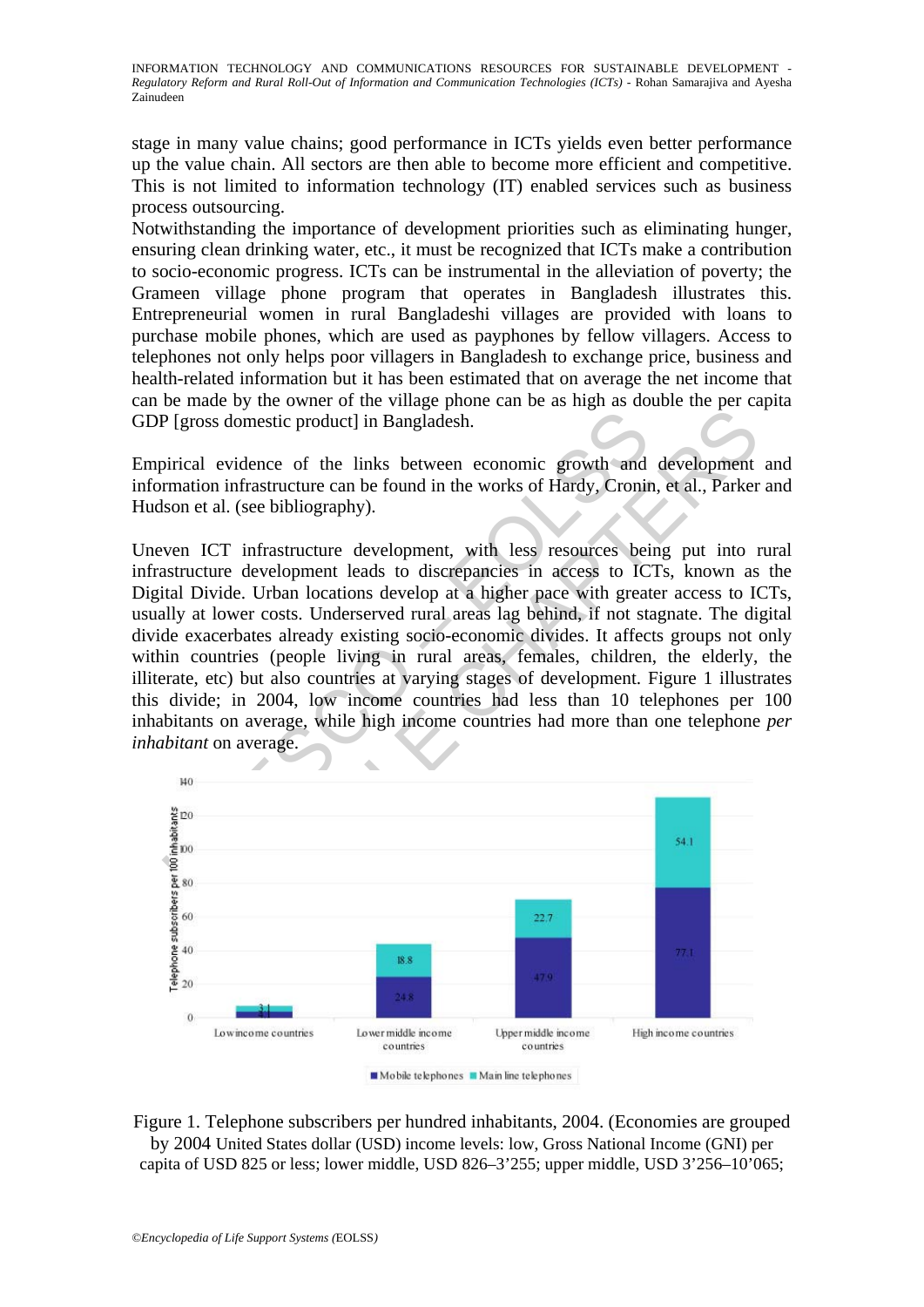#### and high, USD 10'066 or more.

#### *Source: ITU (2006) World Telecommunication/ICT Development Report 2006. Measuring ICT for Social And Economic Development*

Modern, reliable and cost-effective infrastructure in rural areas can provide the catalyst needed for rural development. Domestic business process outsourcing (BPO) is one example. It can, because it does not rely on fluency in English or other foreign languages, provide opportunities for rural individuals (with basic high school education in most cases) to obtain employment within their localities, rather than migrating to urban job markets. BPOs mean higher wages and working conditions superior to those in government and most private-sector offices, which are scarce in rural areas anyway. For the rural youth, it provides a good foundation for a job elsewhere or for starting a business. More of the money that is earned is spent in rural areas where it is made, providing more business for local entrepreneurs and growth for the overall economy. Furthermore, BPOs allow rural areas to improve the productivity of agriculture by allowing the youth to move into higher-value-addition work. The resulting diversification of the rural economy is likely to dampen the boom and bust cycles of a pure agricultural economy.

iding more business for local entrepreneurs and growth for the hermore, BPOs allow rural areas to improve the productivity wing the youth to move into higher-value-addition wor restriction of the rural economy is likely to more business for local entrepreneurs and growth for the overall econce, BPOs allow rural areas to improve the productivity of agriculture<br>the youth to move into higher-value-addition work. The result<br>tion of the rural eco An affordable, high-speed internet connection in a remote village or town does not just provide a point for villagers to access information on the Internet; it provides a highly effective conduit for communication and access to numerous services such as telemedicine, e-government, as well as access to agricultural information, which have been seen to improve rural livelihoods in many cases. In this manner, information infrastructure can provide solutions to many problems faced on an everyday basis in rural areas.

Facilitating rural-roll out of these technologies can enable socio-economic growth and development of remote, rural areas at a faster pace than otherwise. Furthermore, it is instrumental in achieving the WSIS [World Summit on the Information Society] vision of ensuring universal and affordable access to ICT infrastructure and ICT-enabled services. WSIS highlights the importance of closing the digital divide, improving access for marginalized groups of society, such as isolated rural communities.

### **2. Undersupply of Rural ICT Infrastructure**

Telephony has generally been undersupplied in the rural context, let alone ICTs. Telecom penetration in several countries is growing because of rapidly proliferating mobile networks. The year 2001 saw mobile connectivity overtaking fixed connectivity on a global scale. Fixed penetration has begun to decline as a result of the slow down in investment in fixed, in favor of mobile networks. On the one hand people living in rural areas are gaining wider access to mobile telecommunication services, with value added services like Short Message Service (SMS), General Packet Radio Service (GPRS), and even transactional services, such as mobile banking which is gaining traction in parts of Africa as well as the Philippines. But on the other hand, the spread of mobile phones will not significantly increase rural access to the entire range of ICT and ICT-enabled services. While technology permits web-browsing on mobile phones, bandwidth is limited and costs to the individual user (handset costs as well as use charges) are high.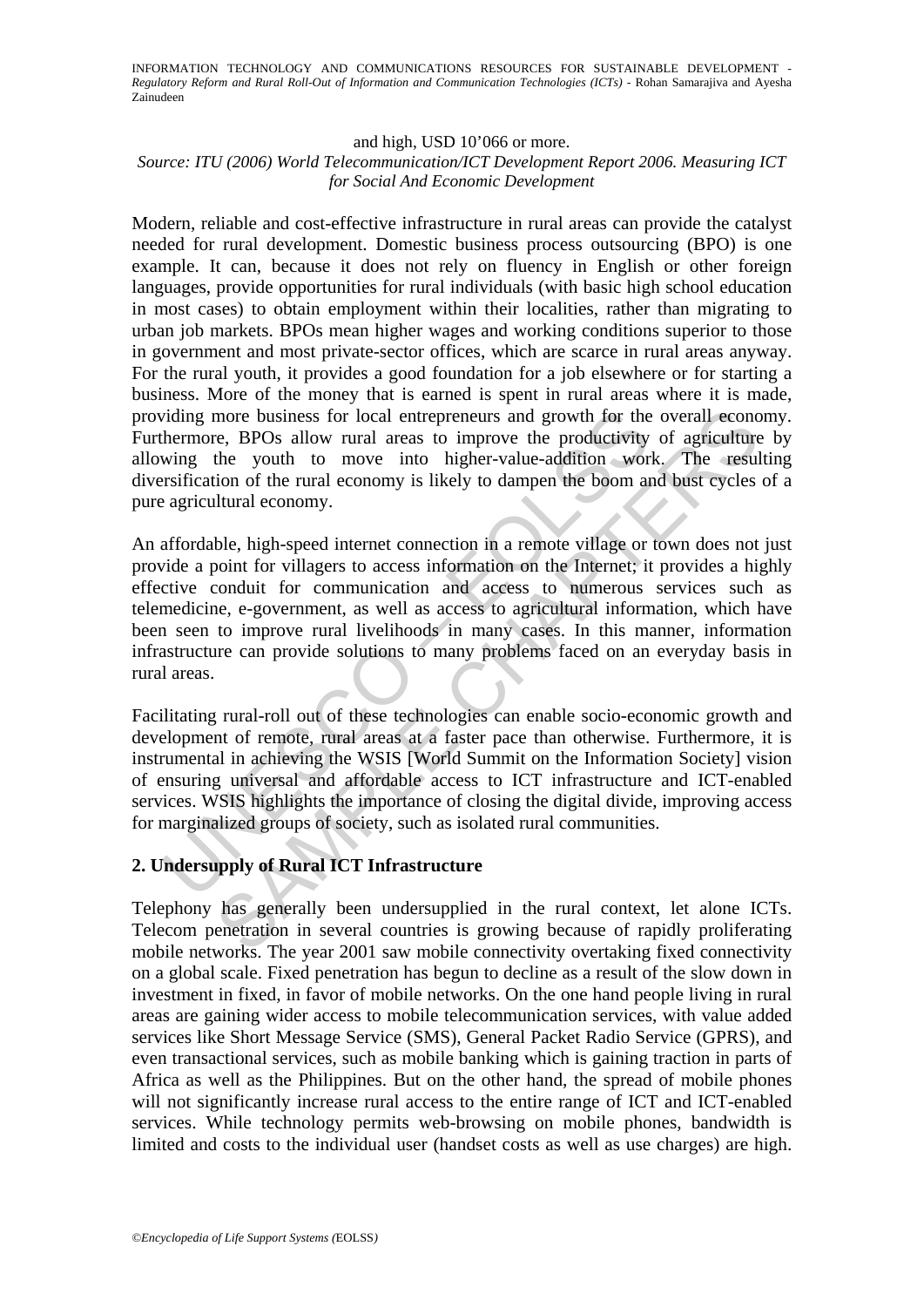The cost of providing ICT services to rural areas is high due to the absence of reliable and affordable infrastructure. As long as cost-effective and reliable ICT infrastructure is absent (or limited) in these areas, access to modern ICTs and ICT-enabled services will be constrained.

The first step to identifying the causes for this undersupply of ICT connectivity to rural areas is to recognize that infrastructure providers, even incumbent operators, are rational; if they are not supplying infrastructure, there must be good reason.

The underlying factors that can be identified for undersupply can be summed up as follows:

1. Regulatory barriers and shortcomings that inhibit rural roll out

2. Prohibitively high costs of providing ICT infrastructure to rural areas

3. Service providers' perceptions of low economic demand (need as well as willingness to pay) in rural markets

This article focuses on the first factor but will briefly discuss the second and third factors too.

## **2.1. Regulatory Barriers and Shortcomings**

ICT use, especially in developing countries, is often held back by laws and regulations. The legal and regulatory framework surrounding the ICT sector does not support the unconstrained use of ICTs for people to live their lives; they actively hinder them for the most part, and deter potential services providers particularly in rural areas.

ervice providers' perceptions of low economic demand (need as<br>ay) in rural markets<br>sarticle focuses on the first factor but will briefly discuss the<br>ors too.<br>**Regulatory Barriers and Shortcomings**<br>use, especially in develo From the state of the model and the model as well as willing<br>throwiders' perceptions of low economic demand (need as well as willing<br>ural markets<br>e focuses on the first factor but will briefly discuss the second and t<br>ator Suboptimal or distorted regulatory and policy arrangements most often restrict, and even preclude the expansion of ICT service to underserved, rural areas. These arrangements prevent the exploitation of new low-cost technologies, such as Wi-Fi (IEEE 802.11x standard). Wi-Fi is ideally suited as an access technology for remote, rural areas. It is a very low-cost and convenient technology developed by multiple small manufacturers because the United States government chose to unregulate two bands of frequencies (2.4 GHz and 5.8GHz), also called the Industrial, Scientific and Medical (ISM) bands. Subject to minimal safeguards, people were free to do whatever they wanted in these bands. Today, almost every laptop that is manufactured has Wi-Fi capability built in. The equipment is cheap and ideal for extending rural ICTs, where purchasing power may be low. Although an increasing number of developing countries have taken steps to unlicense the WiFi frequencies (India, Indonesia, for example), they are regulated in many developing countries. In Sri Lanka, for example, the law requires operators to obtain a license for 'every frequency emitting apparatus' from the telecom regulator. Although some operators have managed to include Wi-Fi services within the scope of their licenses, the full potential of the service cannot be achieved unless the law is changed. Unlicensing or deregulation of this band (which many countries are beginning to do) would greatly reduce the cost of making use of this technology, allowing the cost to users to reflect the true cost of the technology, not arbitrary regulatory charges and transaction costs.

Similarly, low-cost telephony can also be availed of through VoIP [voice over Internet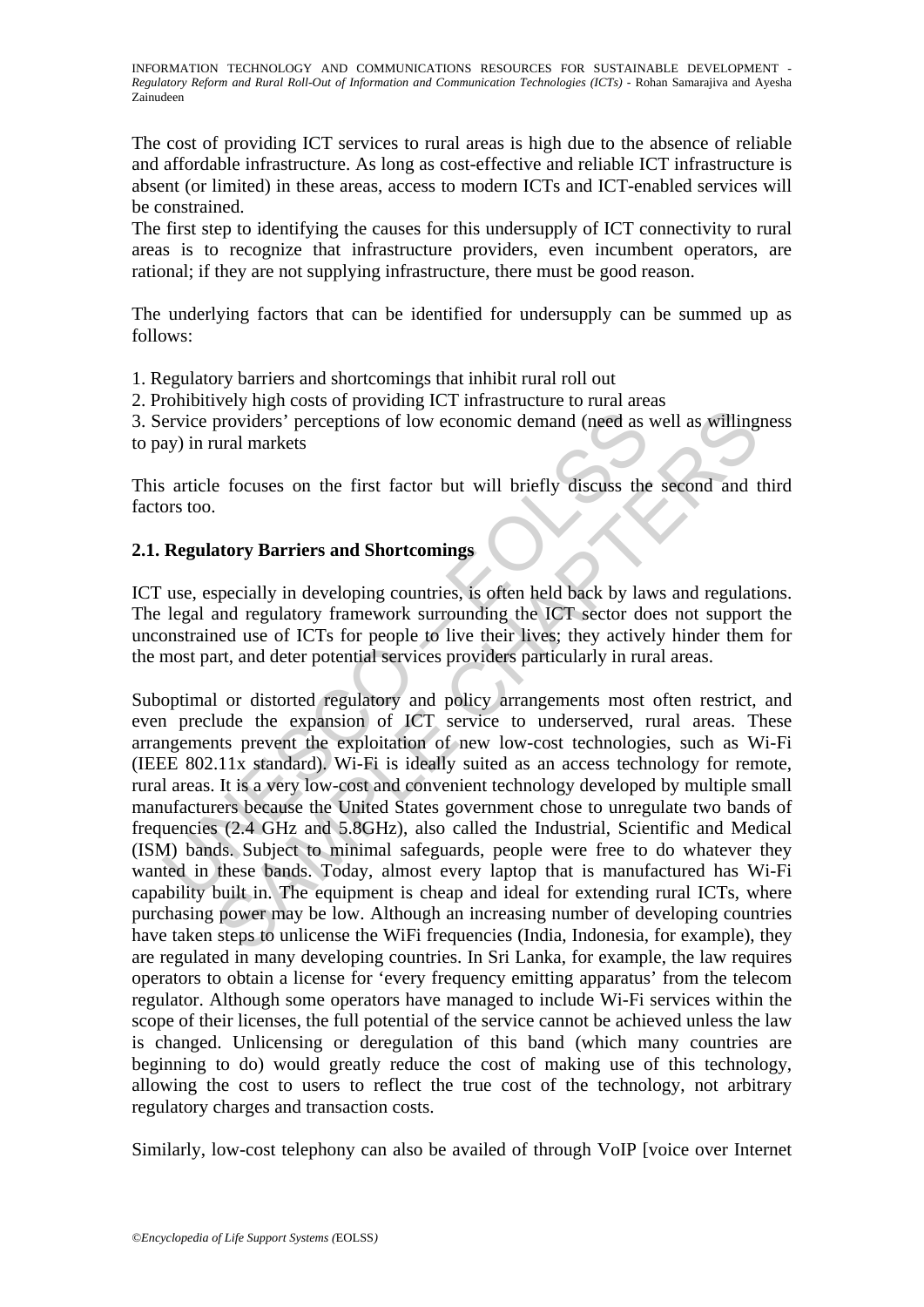ugh VoIP) legalizing the technology would allow low-income rup telecom services; this is especially beneficial in countries ulations, such as the Philippines and Indonesia, with large numble East as well as other parts of DIP) legalizing the technology would allow low-income rural users accesom services; this is especially beneficial in countries with high mig-<br>s, such as the Philippines and Indonesia, with large numbers working in<br>s, s, su protocol]; this is ideally suited for low-income rural populations, however VoIP remains illegal in some countries (e.g. the United Arab Emirates), to the extent that VoIP provider websites are blocked in some countries (e.g., Mexico, Panama). The main reason for the hostility towards VoIP is because legalizing it would undermine the profitability of international telephony provision by state-owned incumbents – in fact, in some countries VoIP is illegal to all operators other than the incumbent (e.g. Costa Rica). This is often the case in developing countries, where markets are less mature, and the incumbent monopolizes the international telephony market. Regardless, large grey markets are often seen to develop, with international calls bypassing the traditional telephone networks. Estimates of the size of the grey market in Africa, for example, are between one quarter and one third of international voice traffic. This causes large losses in revenue to legitimate operators. While legalizing VoIP brings along a series of policy and regulatory concerns (for example, the inability to connect to emergency services through VoIP) legalizing the technology would allow low-income rural users access to cheap telecom services; this is especially beneficial in countries with high migrant populations, such as the Philippines and Indonesia, with large numbers working in the Middle East as well as other parts of Asia, allowing family back home a low-cost means to keep in touch. Furthermore, legalizing VoIP – together with other enabling factors – provides operators who are considering rolling out rural broadband networks a better guarantee of revenue, justifying their investment.

In the case of WiFi, it must be emphasized that a backbone network to carry the traffic to and from the rural areas to a high-capacity conduit to the Internet is essential. This can be in the form of optical fiber, digital microwave or even satellite. The conduit need not be owned by the access provider; cost-oriented and non-discriminatory access to the existing backbone is probably the best. In the case of VoIP, both the underlying backbone and access networks must be in place. Of course, the operators will have to devise effective charging mechanisms to recover their costs.



#### **Bibliography**

- - -

Cronin, F. J., Colleran, E. K., Parker, E. B. and Gold, M. A. (1991)'Telecommunications Infrastructure and Economic Growth: An Analysis of Causality', Telecommunications Policy, 15(6): 529-535. [Explores the relationship between telecommunications investment and economic activity in the US, finding a twoway causal relationship]

Cronin, F. J., Colleran, E. K., Parker, E. B. and Gold, M. A. (1993b) 'Telecommunications Infrastructure Investment and Economic Development', Telecommunications Policy, 17(6): 415-430. Bibliography 351 [Explores the relationship between telecommunications investment and economic activity in the US at a state and sub-state level, finding a two-way causal relationship at both levels]

Hardy, A. P. (1980) 'The Role of the Telephone in Economic Development', Telecommunications Policy,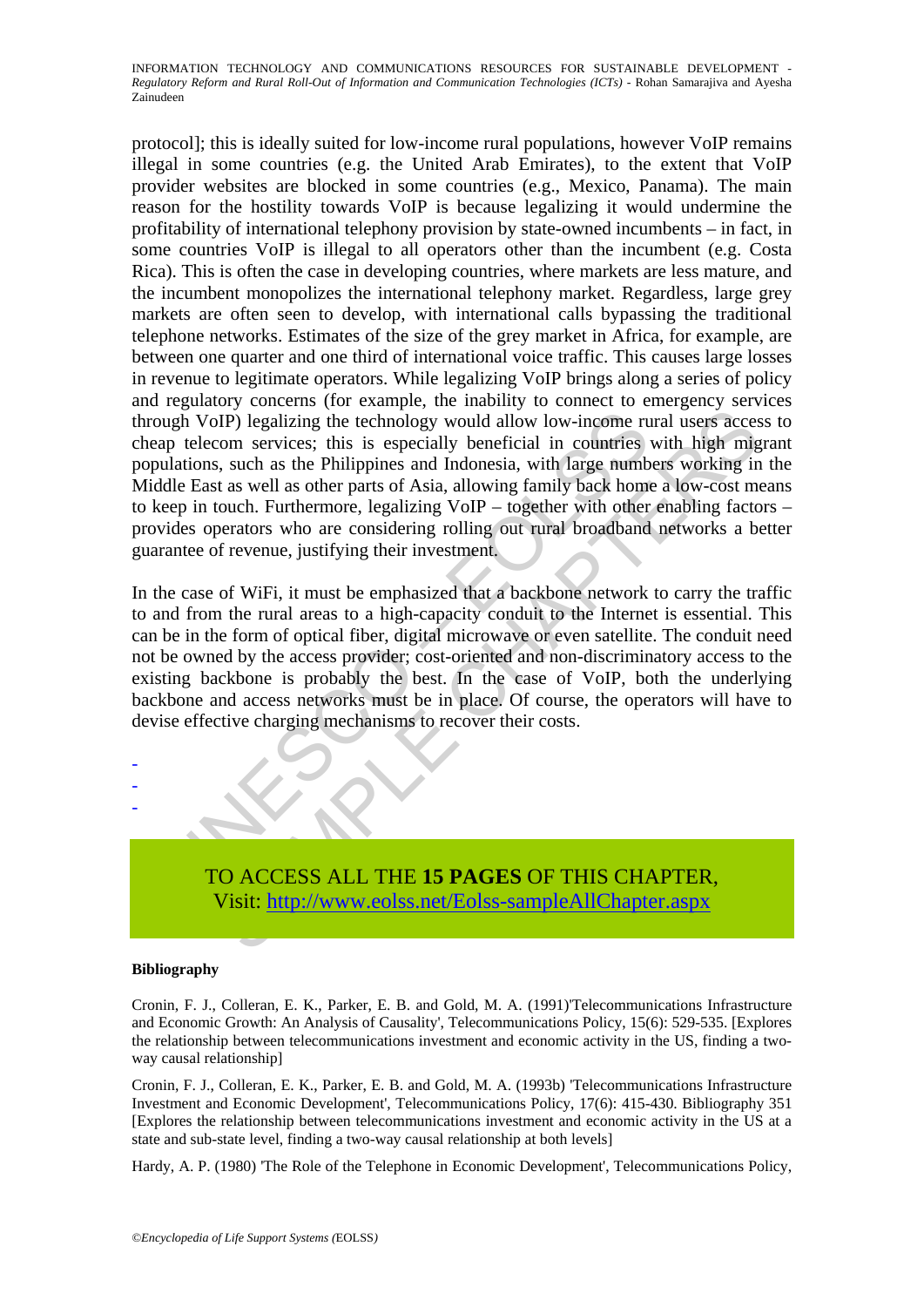4(4): 278-286. [Explores the relationship between GDP and the number of telephones per capita across 45 countries, confirming the causal relationship in both directions]

ITU (2006) World Telecommunication/ICT Development Report 2006. Measuring ICT for Social And Economic Development [Contains world ICT statistics for year end 2004]

Lawson, C., and Meyenn, N. (2000) Bringing Cellular Phone Service to Rural Areas: Grameen Telecom and village pay phones in Bangladesh, *Public Policy for the Private Sector*, World Bank, Note No.205, March 2000 [Gives an overview of the Grameen Village Phone program which has been very successful in providing rural access to telecom services in Bangladesh]

Parker, E. B, Hudson, H. E. et al. (1995) Electronic Byways: State Policies for Rural Development through Telecommunications, revised Second Edition, Washington DC: Aspen Institute [A study that confirms a relationship between telecommunication infrastructure and economic development in rural areas at the county level in the US]

Samarajiva, R. (2002). *Why regulate?*, chapter 2 of *Effective regulation: Trends in Telecommunication Reform 2002*. Geneva: International Telecommunication Union. http://www.ituarabic.org/arabbook/2004/GTTR-2002.pdf [The lead chapter for a report on effective regulation written for an audience of regulators and their staff, covering most if not all key issues on legal and institutional aspects of regulation.]

Samarajiva, R. (2004a) Extending access to ICTs: Regulatory reforms and smart subsidies, plenary presentation at ITU Telecom Asia, Busan, Korea, September 9, 2004. [Details Sri Lanka's ICT infrastructure program, *e*Sri Lanka (2002-2004)]

Samarajiva, R. (2004b) Sri Lanka's telecom reforms of 2002-03, *SAFIR Newsletter*, issue 17, pp. 5-9. http://www.safir.teri.res.in/newslet.htm [Details Sri Lanka's telecom reform program of 2002-2004]

rm<br>
"Thermational Telecommunidation (The lead chapter<br>
"(www.ituarabic.org/arabbook/2004/GTTR-2002.pdf [The lead chapter for<br>
lation written for an audience of regulators and their staff, covering most if not<br>
natitutional Samarajiva, R., & Zainudeen, A. (Editors) (forthcoming publication). ICT Infrastructure in Emerging Asia: Policy and Regulatory Roadblocks. [An examination of the policy and regulatory barriers to the expansion of information and communication technology infrastructure in emerging markets, based on Asian experience. Looks at evidence for demand for telecom services at the bottom of the pyramid, and includes studies of universal service instruments in India, as well as a study of least-cost subsidy deployment in Nepal.]

WDR (2005) Report on the World Dialog on Regulation - Stimulating Investment in Network Development: Roles for Regulators, *Case studies and research from the second WDR Research Cycle*, eds. A.K. Mahan and W.H. Melody [Contains several case-studies that look at the relationship between the 'telecom regulatory environment,' or TRE and the level of investment in the telecom sector]

#### **Biographical Sketches**

2002.<br>
2002. Geneva: International<br>
2002. Geneva: International Universation<br>
transmission organishook/2004/GTTR-2002.pdf [The lead chapter for a report on effective<br>
itten for an audience of regulation.]<br>
and aspects of **Professor Rohan Samarajiva** is chair and CEO of LIRNEasia. He is Chairman of the Lanka Software Foundation and serves on the Board of the Vanguard Foundation, the National Reawakening Council of Sarvodaya (Sri Lanka's leading Community Based Organization), and on the ICT Subcommittee of the Ceylon Chamber of Commerce. He is on the editorial boards of six academic journals, including the International Journal of Regulation and Governance and Telecommunications Policy and writes a regular column for www.lankabusinessonline.com. He is Guest Faculty at the TERI School of Advanced Studies, New Delhi.

From 2002 to 2004, Samarajiva assisted the government of Sri Lanka as Team Leader of the Public Interest Program Unit of the Ministry for Economic Reform, Science and Technology, where his responsibilities encompassed reforms in all infrastructure areas and included telecom reforms and the design of the e Sri Lanka Initiative. He was Director General of the Telecommunications Regulatory Commission in Sri Lanka (1998-1999), one of the founder directors of the ICT Agency of Sri Lanka (2003-2005), Associate Professor of Communication and Public Policy at the Ohio State University (1987-2000), and Visiting Professor of Economics of Infrastructures at the Delft University of Technology in the Netherlands (2000-2003).

**Ayesha Zainudeen** is a research manager at LIRNEasia. She is involved in research into various aspects of the use of information and communication technologies (ICTs) in the Asian Region. Her current